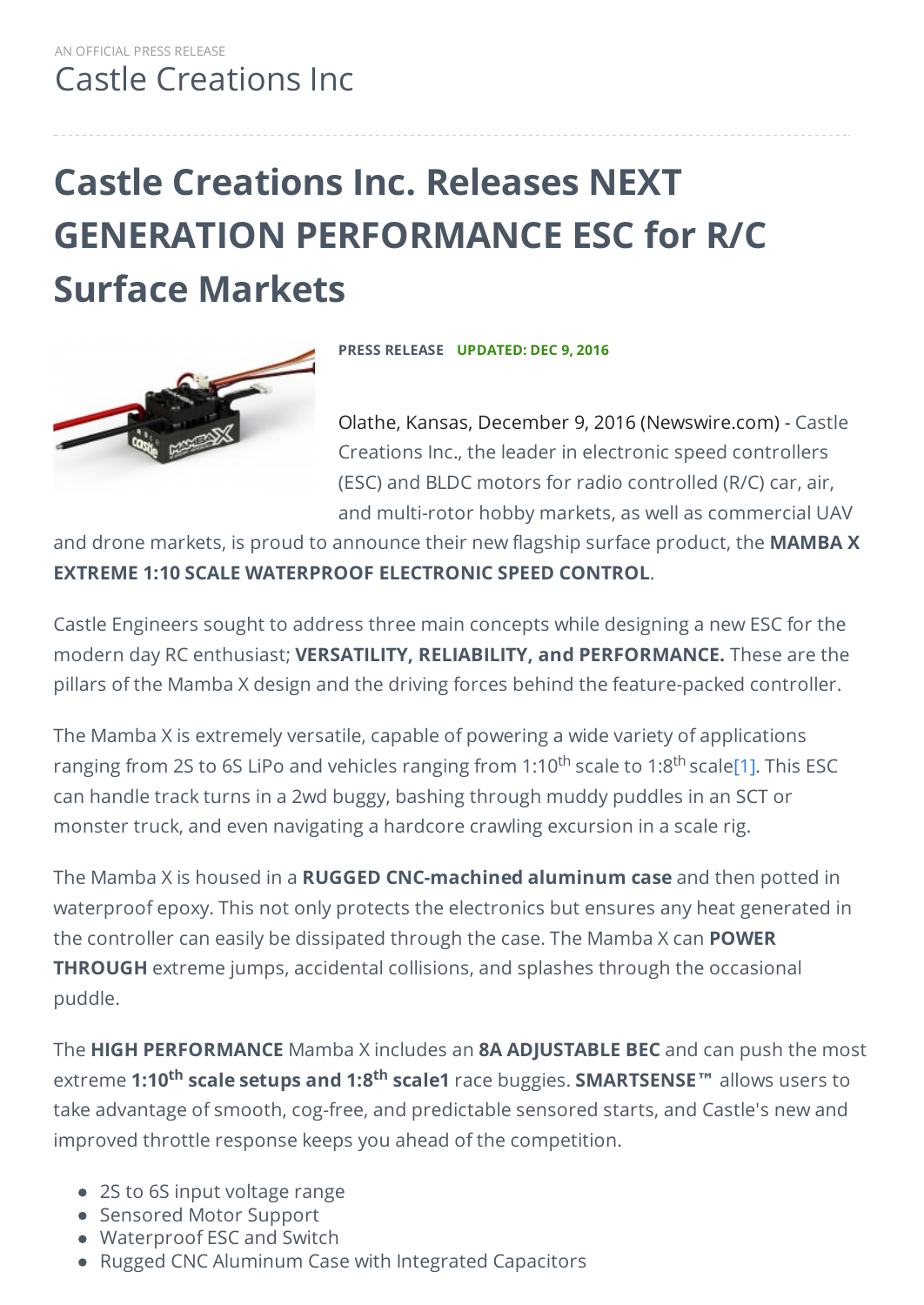- Castle Link Programming Support
- Data Logging
- 54.4mm x 35.2mm x 30.0mm (w/fan) and 101 grams, potted
- Telemetry capable with Castle Telemetry Devices and Compatible Transmitters
- Integrated 4mm Bullet Connectors and 12 AWG Power Wires
- Removable 30mm ESC Cooling Fan
- SMARTSENSE
- Audible Alerts

### **EXCLUSIVES FEATURES OF THE MAMBA X INCLUDE:**

#### **SMARTSENSE™**

Enabled by default, the Mamba X uses the motor's sensors to provide smooth starts, excellent torque, and low-speed drivability. Once the motor is turning, it seamlessly transitions to Cast **ULTRA-EFFICIENT** sensorless mode with ELECTRONIC TIMING. When running, a motor must transition between different load points and a different timing advance is required for optimal efficiency at each. Electronic timing in SMARTSENSE™ will advance timing automatically for pe performance during all driving conditions. This combines the best of both worlds in an unrival HYBRID between smooth sensored startups and high-efficiency sensorless running. This mal the Mamba X system produce more power and less heat.

### **DATALOGGING**

The Mamba X captures and **RECORDS PERFORMANCE DATA** and allows users to view a detailed turn-by-turn record of what the ESC actually experienced during a run. Users can record realtime data such as motor RPM, battery current and voltage, ESC and motor temperature, thro input, and more. Download and analyze the collected data via Castle Link and make adjustme to maximize both performance and battery life.

#### **AUXILIARY WIRE FUNCTIONALITY**

The Mamba X allows **"ON-THE-FLY ADJUSTMENTS"** to be made through the **AUXILIARY WIRE**. Once enabled in Castle Link, users select a particular function such as torque control, max throttle, max brake or drag brake adjustment and that setting can then be easily tuned from their transmitter **WHILE DRIVING.**

#### **CASTLE-LINK™**

For nearly 20 years, Castle engineers have been setting the bar for industry leading software functionality. The Castle Link Programming Suite is the ticket to creating the perfect setup. To gain access to the host of tuning parameters, a redeemable coupon is enclosed with the Man X purchase for the Castle Link adapter.

The Mamba X is PROUDLY DESIGNED AND MANUFACTURED IN OLATHE, KANSAS, and is backe by Castle Creations' 1-year warranty and unparalleled 'make-it-right' customer support.